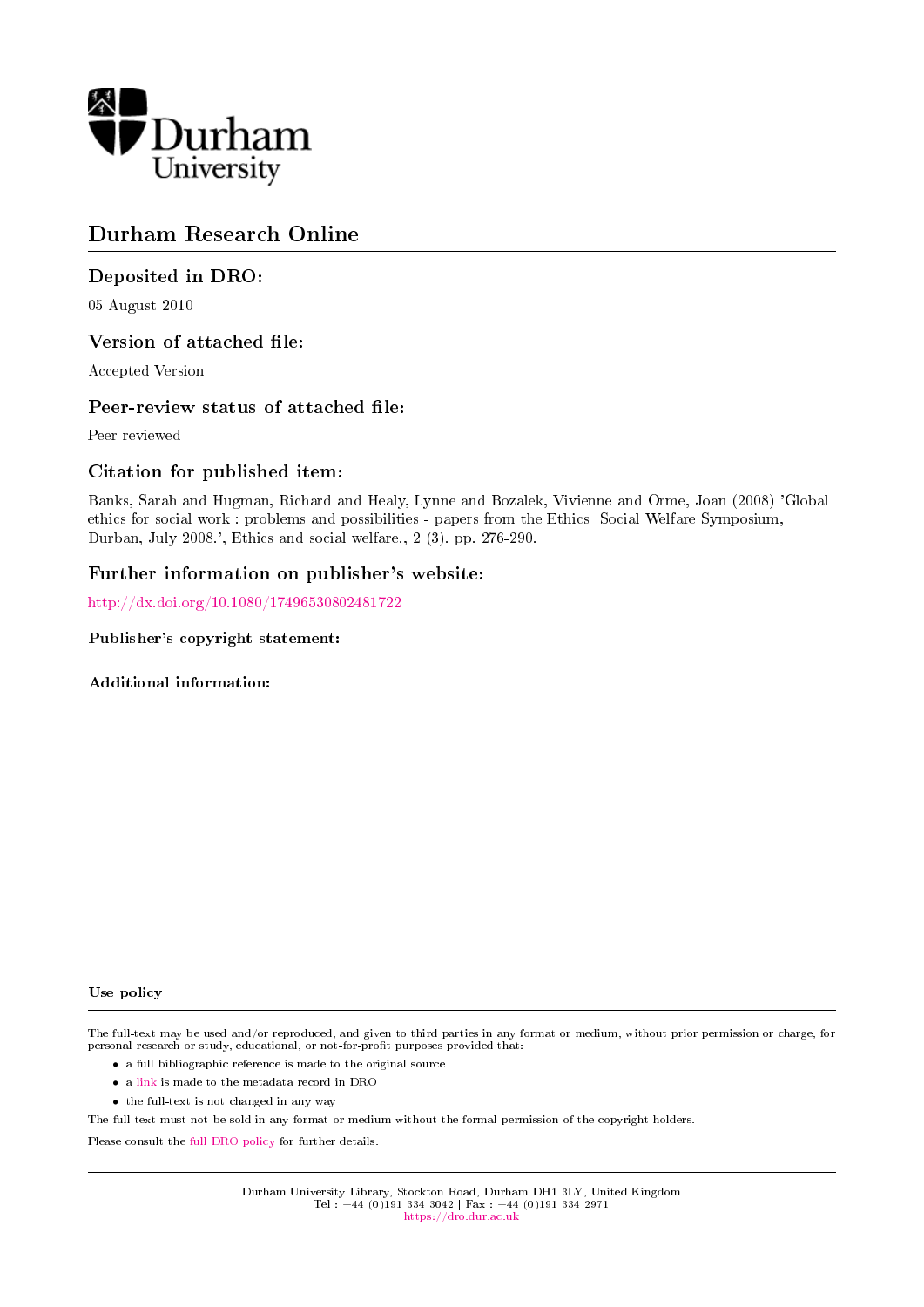# **Global Ethics for Social Work: Problems and Possibilities**

Papers from the Ethics and Social Welfare Symposium, Durban, July 2008

**Sarah Banks, Richard Hugman, Lynne Healy, Vivienne Bozalek and Joan Orme**

Revised version, 4.09.08

Corresponding author:

Sarah Banks, School of Applied Social Sciences, Durham University, New Elvet, Durham, DH1 3JT, UK. E-mail: s.j.banks@durham.ac.uk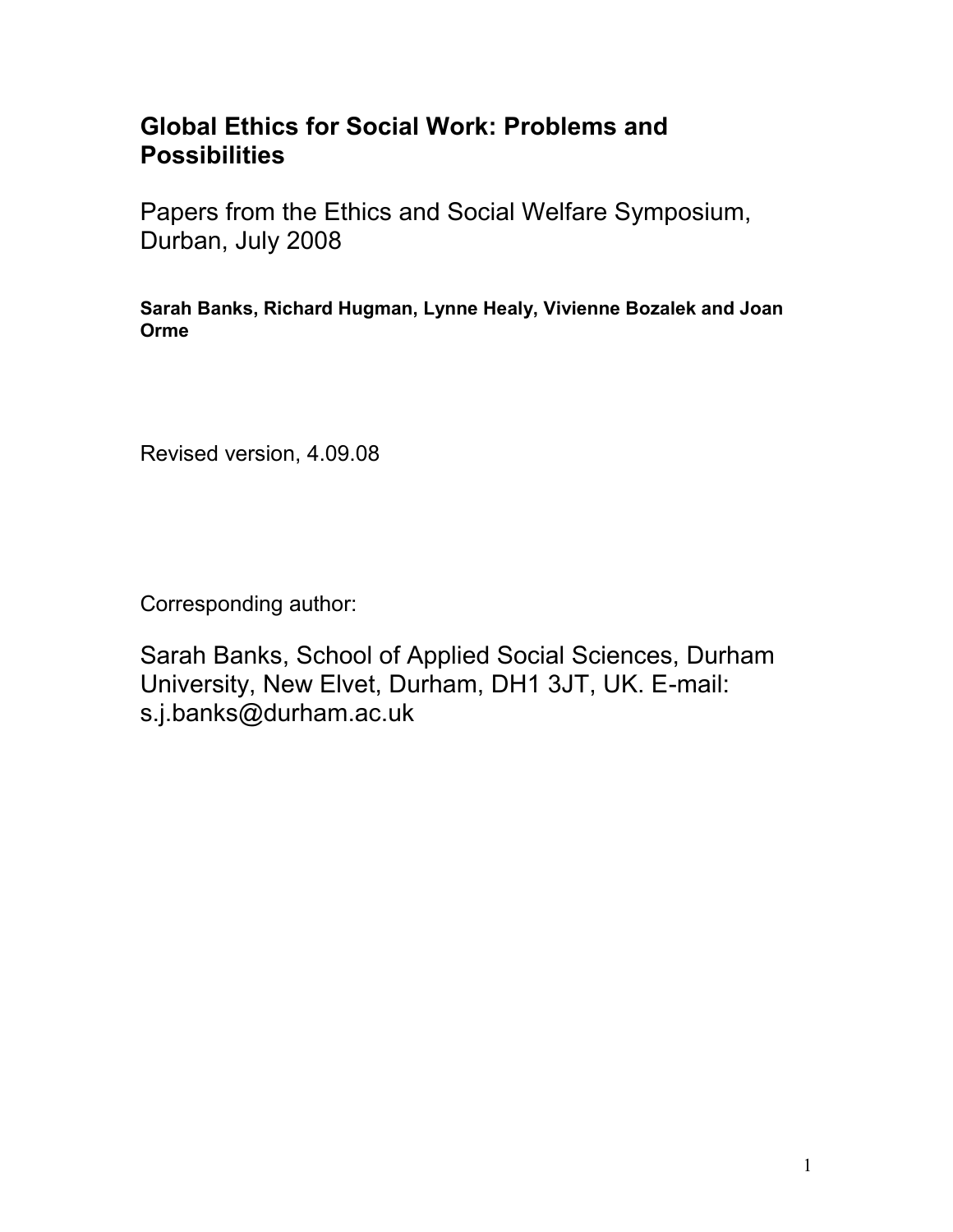# **Global Ethics for Social Work: Problems and Possibilities**

# **Papers from the Ethics and Social Welfare Symposium, Durban, July 2008**

# **Sarah Banks<sup>1</sup> , Richard Hugman<sup>2</sup> , Lynne Healy<sup>3</sup> , Vivienne Bozalek<sup>4</sup> and Joan Orme<sup>5</sup>**

This piece comprises short presentations given by contributors to a symposium organised by the journal *Ethics and Social Welfare* on the theme of global ethics for social work. The contributors offer their reflections on the extent to which universally accepted international statements of ethical principles in social work are possible or useful, engaging with debates about cultural diversity, relativism and the relevance of human rights in non-western countries.

Key words: global ethics, social work ethics, universalism, human rights, cultural relativism

### **Introduction**

# **Sarah Banks**

 $\overline{a}$ 

The journal sponsored a symposium at the  $34<sup>th</sup>$  Biennial Congress of the International Association of Schools of Social Work held in Durban, South Africa from 20<sup>th</sup> to 24<sup>th</sup> July 2008. The theme of the congress was *Transcending Global-Local Divides*. We decided to organize the symposium to give particular consideration to the role of international statements on ethics in social work. Several members of the editorial and advisory boards of the journal had been involved in drafting the joint statement of ethical principles agreed by the International Federation of Social Workers (IFSW) and International Association of Schools of Social Work (IASSW) in 2004. This statement is due to be reviewed

 $1$  Sarah Banks is Professor in the School of Applied Social Sciences, Durham University, UK and co-editor of the journal *Ethics and Social Welfare*. E-mail: s.j.banks@durham.ac.uk  $2$  Richard Hugman is Professor of Social Work, School of Social Sciences and International

Studies, University of New South Wales, Sydney, Australia. E-mail: [r.hugman@unsw.edu.au.](mailto:r.hugman@unsw.edu.au)<br>3 Limne M. Heelv is Prefeceer, University of Connecticut Sebecl of Seciel Work, USA, E. mail: Lynne M. Healy is Professor, University of Connecticut School of Social Work, USA. E-mail:

[Lynne.healy@uconn.edu](mailto:Lynne.healy@uconn.edu)<br><sup>4</sup> Vivionne Bezelek is Pre

Vivienne Bozalek is Professor in Social Work at the University of Western Cape, South Africa. E-mail: vbozalek@uwc.ac.za

<sup>5</sup> Joan Orme is Professor Emerita of Social Work, University of Glasgow, UK. E-mail: j.orme@socsci.gla.ac.uk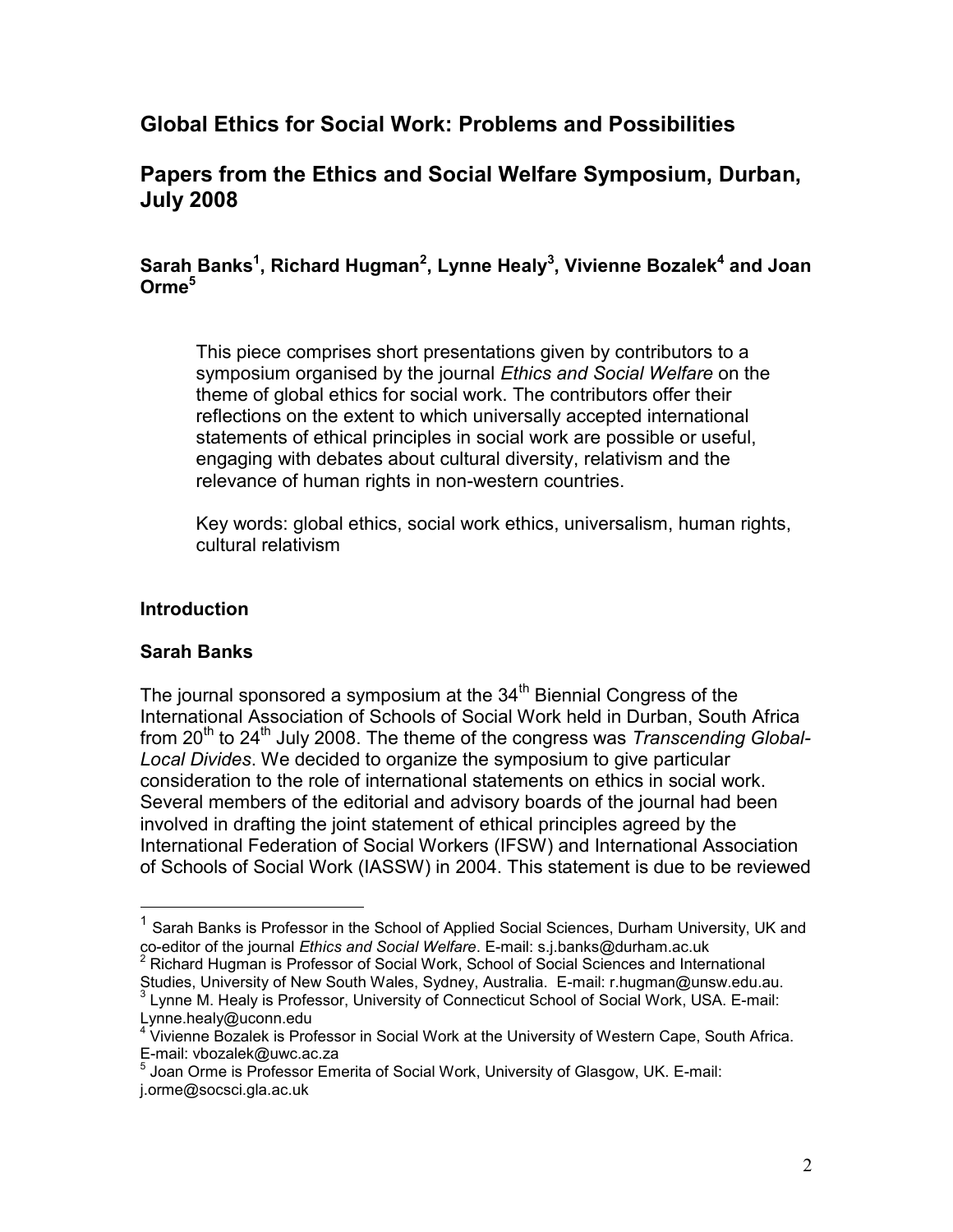during the next two years leading to a revised version in 2010. We are very aware that all such international statements have their critics and their advocates. This statement is relatively brief and remains at the level of general principles, clustered around two overarching principles of respecting and promoting human rights and social justice We know from previous consultations in 2004 that there are some who feel the IFSW/IASSW statement is too 'western' in its language and approach (particularly the language of universal principles, individual rights and self-determination). Indeed, the question has been raised as to whether such an international statement with universal relevance is either possible or desirable. On the other hand, equally cogent arguments have been made that the language of universal human rights is very important, especially in contexts where inhumane treatment, such as torture, imprisonment without trial or denial of benefits to asylum seekers, is taking place, and in which social workers may be implicated or involved.

The aim of the symposium was to engage four key speakers and our audience in critical dialogue and debate about the possibilities and problems of international statements on ethics in social work. Four questions were identified in advance around which to focus our discussion as follows:

- 1. What role, if any, can international statements on ethics in social work play in promoting social justice?
- 2. Does 'rights' talk get in the way or is it essential for an international statement?
- 3. Must recognition of cultural diversity lead to ethical relativism or is it compatible with a modified form of universalism in ethics?
- 4. What are the implications of these debates for the framing of international statements on ethics, such as the current IASSW/IFSW document?

In this account of the symposium, we include accounts of the short presentations made by our four speakers (Richard Hugman, Lynne Healy, Vivienne Bozalek and Joan Orme), a summary of some of the key points from the discussion and concluding comments by the chair of the symposium (Sarah Banks). We hope this will contribute to the debate on these issues and, in particular, to the process of revising the international statement on ethics in social work.

# **1. Ethics in a World of Difference**

### **Richard Hugman**

In an article that I published recently in this journal (Hugman, 2008) I began by commenting that international statements about social work ethics have been criticized as imposing western values in non-western contexts. I identified two forms of this criticism in recent literature, one 'strong' in that it calls for each cultural context to generate its own relevant values, exemplified in a recent article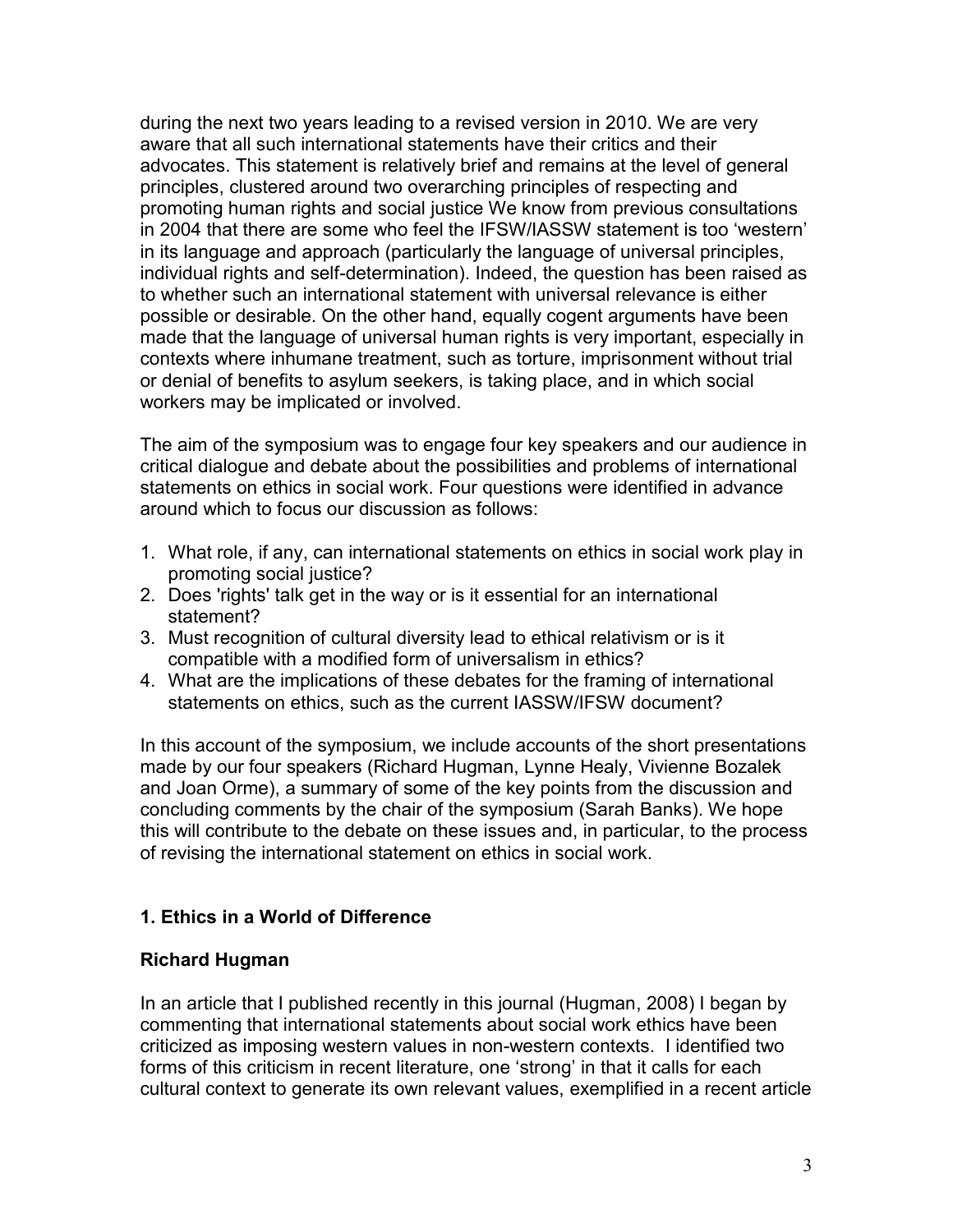by Yip (2004), the other 'qualified' in that while it seeks basic common values it calls for these to be interpreted with cultural sensitivity, exemplified in a recent article by Healy (2007). Such arguments raise a particular problem with the notion of human rights as a foundation for social work ethics. In response, I suggested in the article that the idea of a plurality of values is more fruitful and the concept of 'human capabilities' (Nussbaum, 2000) could be regarded as a basis for dialogue about values that cross cultural differences.

At the symposium I developed further some of the arguments articulated in the article, suggesting that international statements have a role to play in the form of guidance that has to be understood and responded to in context. I argued that 'rights talk' is useful if it is understood as a means to assisting people to live a 'fully human life' (Nussbaum, 2000). It creates argument in so far as it either exposes vested interests in maintaining relationships that are to the benefit of some at the detriment of others (which it correctly challenges) or when it imposes one view of the good life inappropriately on another culture or world-view (when it must be reconsidered). It is the reconsideration in such a way as not to undermine the idea of rights as the expectation of a fully human life that is difficult.

In response to the question about whether recognition of cultural diversity necessarily leads to ethical relativism, or whether it is compatible with a modified form of universalism in ethics, I made the following point: cultural diversity is separate from ethical relativism - the latter is neither necessary nor helpful, while the former is both. Ideas of ethical pluralism may help us, but these are complex and we have only just started to think them through in social work.

I then commented on the implications of these debates for the framing of international statements on ethics, such as the current IFSW/IASSW (2004) document. I argued that it means that we must find better ways to maintain and develop dialogue in which different voices can be heard, which seek to find new ways to approach the core values that the profession shares across cultural differences.

# **2) Global Ethical Principles: Universalism and Complexities of Meaning**

# **Lynne Healy**

In the 2007 article referred to by Richard Hugman, I presented a brief case vignette in order to explore the complexities of ethical decision making in the context of the universalism-relativism debate (Healy, 2007). The follow up discussion of the case in the article by Richard Hugman (2008) and the additional questions he raised, continued the dialogue about universality and underscored the core point that complexities face social work practitioners as they wrestle with ethical dilemmas. The extent to which social work ethical principles are universally applicable is also being examined as prelude to reconsideration of the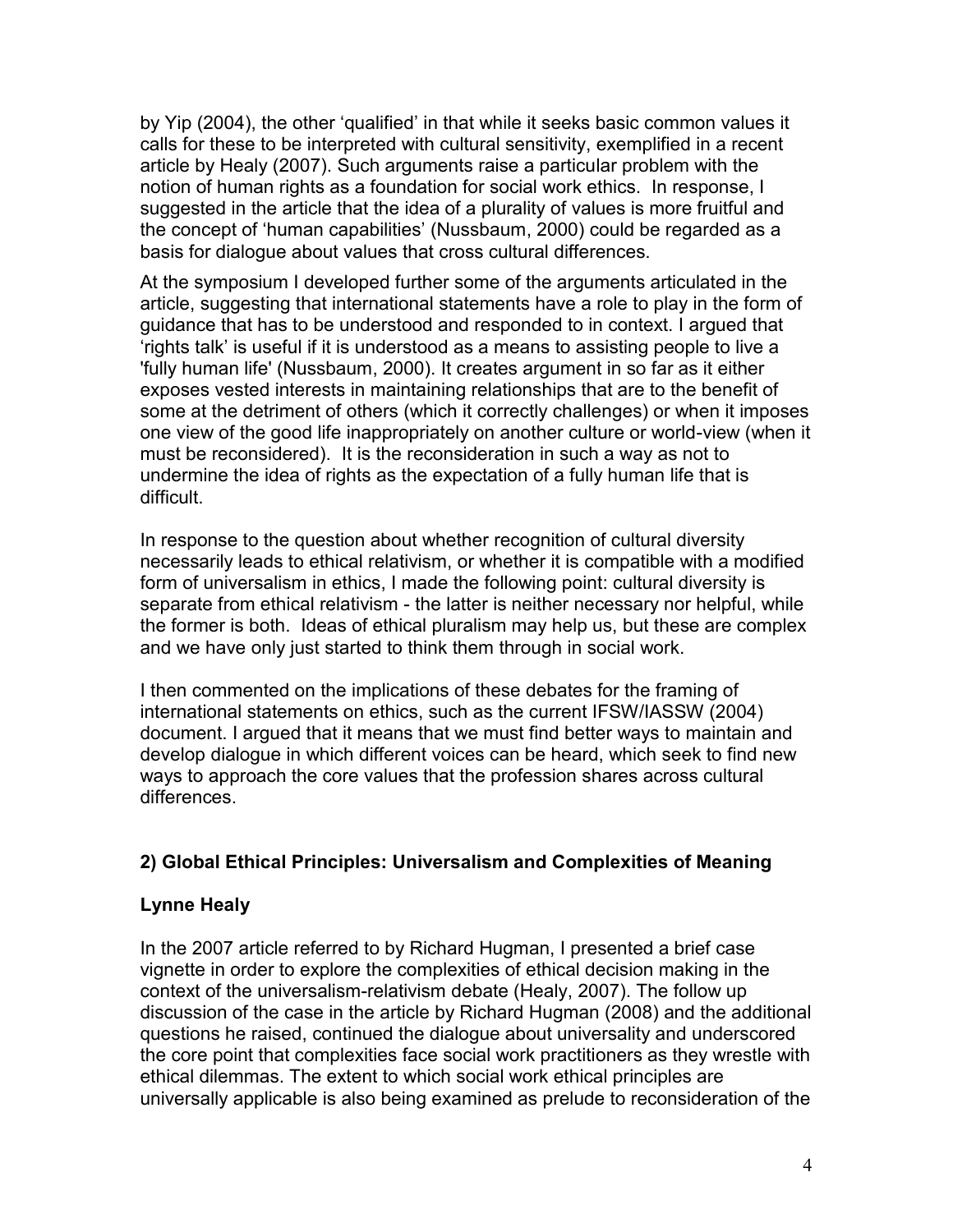2004 document, *Ethics in Social Work, Statement of Principles* by IFSW and IASSW. In this brief commentary, I raise two additional issues for consideration regarding universality. These are prioritizing values when they are in conflict, and discerning the meaning attached to the principles by service users in diverse contexts. Thus, even if the profession agrees on a set of universal values or ethical principles, there may be culturally based disagreements over the meaning of these principles and how they should be prioritized.

Practitioners are bombarded with legal mandates, agency regulations and procedures, and the often competing values expressed in the profession's ethical documents. Even the relatively brief joint IFSW/IASSW document identifies a number of core ethical principles. Challenges arise when all principles cannot be optimized. One approach to competing values is to rank order them in a hierarchy of principles that can be used in situations when multiple principles conflict (Harrington and Dolgoff, 2008). The hierarchy of principles proposed by Dolgoff, Loewenberg and Harrington (2005) identifies and rank orders seven ethical principles: preservation of life; equality; autonomy and freedom; least harm; quality of life; privacy/confidentiality; and truthfulness and full disclosure. A single case may involve some or even all seven principles (as in the case discussed in Healy, 2007). Recent informal research indicates 'very little consensus on the ordering of the ethical principles' but general support for the use of value hierarchies (Harrington and Dolgoff, 2008, p. 190). It is likely that culture and context influence rank ordering of ethical principles even when there is agreement on the importance of the principles themselves. Thus national professional associations may wish to consider more particularized value screens or hierarchies, 'prioritizing the universal values in a more culturally relevant hierarchy' (Healy, 2007, p. 24).

Additionally, social workers and service users/clients may attach different meanings to some of the ethical principles, adding a further layer of complexity in considering whether principles can be universally applied. In utilizing global ethical statements, it is important to ask whether the important ethical principles in fact mean the same in all contexts. Or, is the challenge to determine their meaning to the service users, whether individuals or communities? The ethical practitioner should be encouraged to search with the service user or client for the meaning attached to the principles or rights involved. The principle of avoiding doing harm is particularly interesting. Indeed, Harrington and Dolgoff's (2008) informal research identified least harm as the highest ranked ethical principle when rank orderings were averaged. Yet least harm and quality of life are principles that are particularly difficult to apply universally. Drawing on the example of social work in situations of domestic violence, it is possible that the same professional practice or actions cause different levels of harm to the service user, depending on the meaning she attaches to independence, agency, and affiliation. These meanings in part derive from cultural context.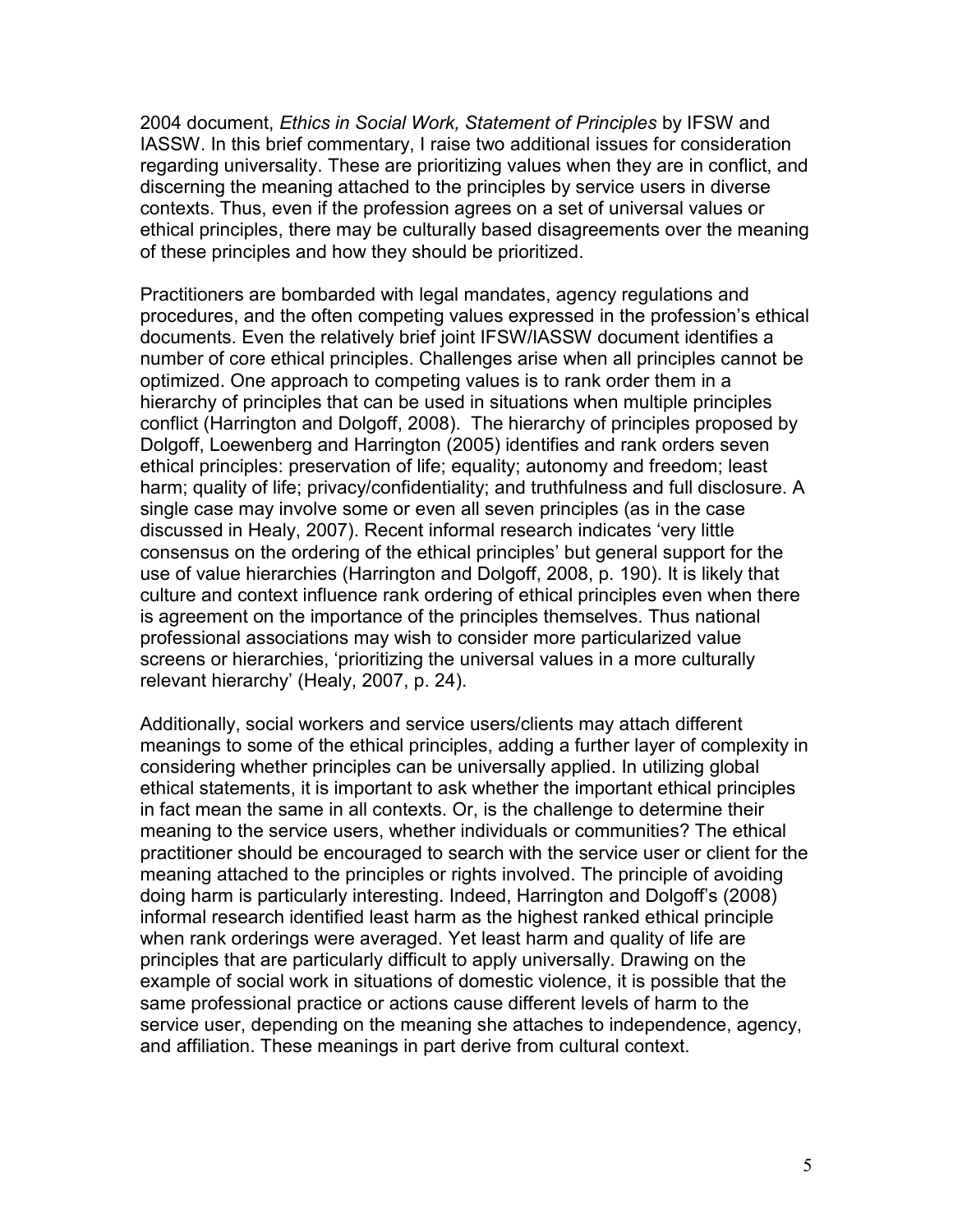Social work ethics have been linked to human rights concepts and the discussions over universalism/relativism are therefore tied to similar debates within the human rights arena. Hugman (2008) explores the work of Nussbaum (2000) on the capabilities approach as an alternative to human rights. While interesting, I do not find that the capabilities approach resolves the dilemma of conflicting and competing values or the issue of assigning meaning to core concepts in diverse cultures. In practice in domestic abuse situations, for example, capabilities for a life with bodily integrity and for a life with affiliations raise the same tensions as are embedded in applying a human rights perspective.

As we move forward with a review and possible revision of the international statement of ethical principles for social work, the perspective of culturally aware universalism may best suit the profession. I hope views on wording and meaning from cultures that are more communalist in their outlook will be assertively solicited to ensure expression of principles in a way that captures ideas about caring, reciprocity, community-building and cooperation for incorporation into social work ethical principles. This is not an endorsement of relativism nor is it advocating retreat from social work's important emphasis on human rights; rather it is an appreciation that defining and applying ethical principles within and especially across cultures is complex.

For the practitioner, it is particularly important to be as aware as possible of the impact of her or his own culture on interpretation of principles and strive to be open to alternative interpretations, especially those of the service user/client. As a feminist from the most highly individualistic culture in the world (Hofstede, 1980), I have moved from a position of assertive universalism to a slightly more moderated stance. In practice, this would mean promoting universal rights or perhaps, capabilities, while recognizing culture as one of those rights and acknowledging that my definition and valuation of harm and quality of life may differ from those of others. As the revised 'golden rule' states, we should treat others not as we wish to be treated but as they wish to be treated.

### **3) The Role of International Statements on Ethics in Social Work in Promoting Social Justice**

### **Vivienne Bozalek**

I agree with Richard Hugman that international statements are important in promoting social justice for social work. Such statements can provide a form of accountability for social workers towards service users and for the profession as a whole. These statements also set minimum standards that are helpful for social workers, particularly, for example, in countries where there are abuses of human rights. In these contexts international statements can be called upon in order to advocate for better arrangements and conditions for both service users and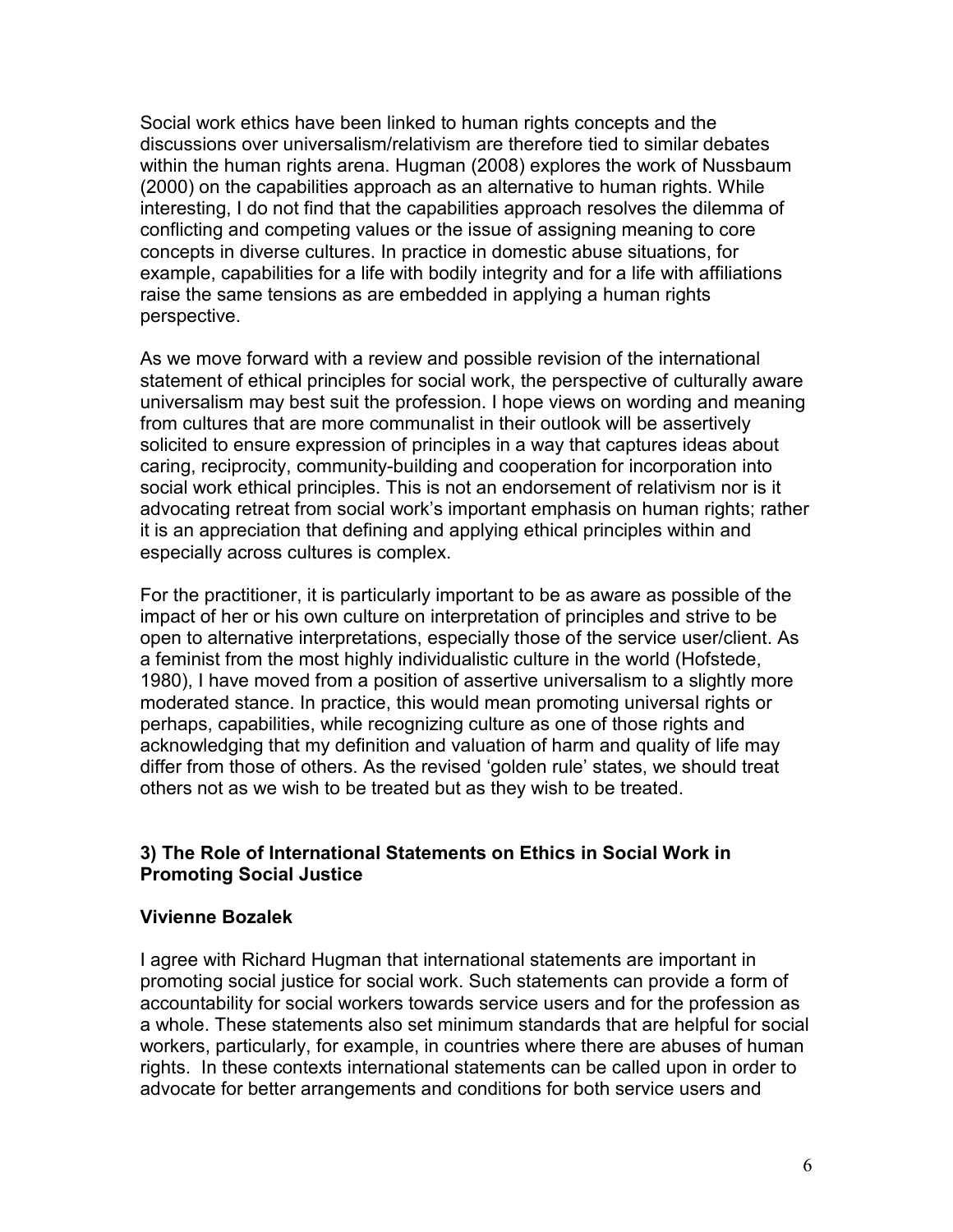providers. For example, historically, social work in South Africa was developed to alleviate the poor white problem in the 1930s by the architect of apartheid, Hendrik Verwoed, well known for his racist and anti-Semitic ideas. Social work in South Africa was thus a racially exclusive system associated with Afrikaner nationalism. International statements of ethics based on notions of social justice in social work could have been used to legally challenge such abuses of human rights which excluded groups of citizens, which in the South African case was the majority of the population.

International statements are also useful in that they can be used to strengthen social workers' positions in locations where they may be co-opted by corrupt states. In apartheid South Africa, social workers were complicit in removing babies from mothers who were anti-apartheid activists detained for their political beliefs and activities as a form of punishment for these mothers. Those in detention were not able to challenge these abuses of their rights, as they did not have access to international statements on ethics to defend and promote their rights. Similarly, international human rights documents were developed in response to complicit behaviour by medical practitioners in concentration camps in Nazi Germany (Sevenhuijsen, 2003a) and in prisons under the apartheid regime.(see Baldwin-Ragaven et al, 1999 for more details on this)

While acknowledging the positive contribution that international ethical statements can play there are, however, critiques of relying solely on these statements for ethical practice in social work. I will outline some of the issues that have been raised as problematic with international ethical statements and discuss how the political ethics of care as developed by Tronto (1993) and Sevenhuisen (1998) could be used as an alternative frame of reference to address these problematic areas.

#### *International ethics statements as legalistic*

International ethics statements can be regarded as legalistic, adversarial and mechanistic (Code, 1995; Sevenhuijsen, 2003a). This might entail having to fight for one's rights against a legal system or against someone else – and in some cases the outcomes may not be adequately followed through (O' Neill, 1988). Codes of ethics do not always guarantee ethical behaviour. I wonder how many of us have sat through tedious ethics committee meetings at higher education institutions and wondered whether the ethical practice is in fact ever properly followed through after all the assurances have been given?

### *Self reliance and independence as goals*

A further problem that has been identified with international ethics statements is the focus on 'self reliance' or having independence as the ultimate goal, with non-interference rather than active intervention seen as a positive attribute (Sevenhuijsen, 2003a). Both Eva Kittay (2002) and Joan Tronto (2002) point out that theories of justice, such as that of John Rawls (1971), upon which international ethical statements are based, fail to take dependency and care into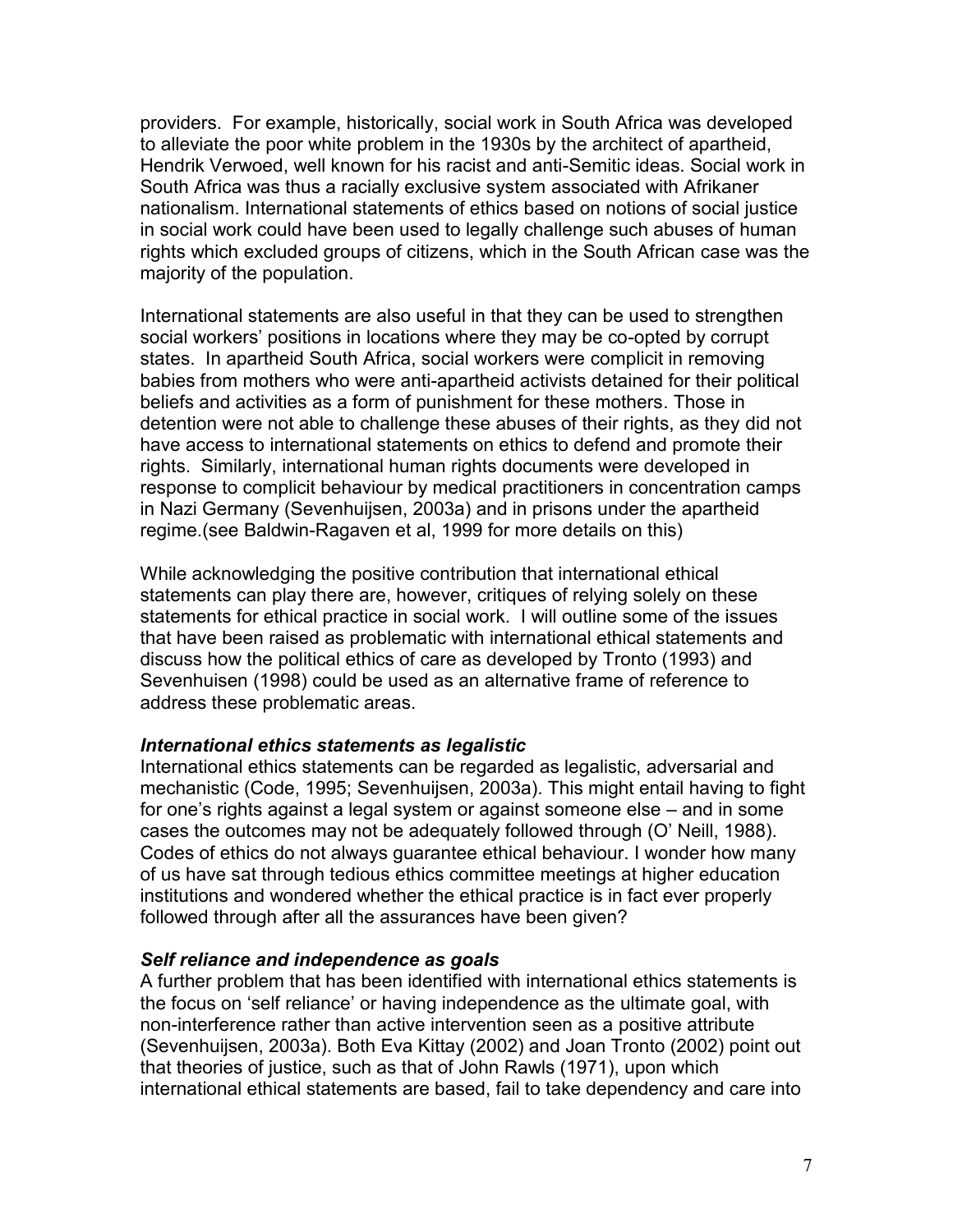account. The idea of 'rational economic man' who is disembodied, autonomous, independent and equal is the normative ideal of a citizen that Rawls had in mind. This man is furthermore able to enter voluntarily into exchanges of goods and social cooperation with other citizens for his own benefit. From this perspective, rights are regarded as a means to ensuring fairness.

### *An assumption of sameness for equality*

Another criticism of international ethical statements is that they have a limited ability to deal with difference, otherness and plurality. A political ethic of care allows a vision of otherness and takes into account inequality, vulnerability, finiteness and difference in human interrelationships, which a rights-based or justice perspective elides in its concentration on equality and sameness for all. A rights-based approach which assumes sameness does not provide enough nuances to deal adequately with the particularity of peoples' needs. Incorporating human dependency into an idea of citizenship foregrounds the notion of interdependence and relationality in that all human beings need assistance and are socially dependent on each other to provide the resources and means with which to meet our needs. If it is acknowledged that we are all dependent and need care at various points in our lives and that caregivers as citizens should be provided with the means to carry out care to the best of their ability, it follows that an ethically just society should provide the arrangements to make this possible. The political ethics of care proposes a relational self, continually in the process of changing, which is in contrast to the universalist rights-based atomistic view of humans with predetermined identities (Sevenhuijsen, 1998).

### *The politics of needs interpretation*

Tronto (2002) raises some important questions, which arise from the political ethic of care in relation to the distribution of resources. For example, in order to decide how to distribute resources in a just way, we must first establish what needs exist. However, how needs are defined and who defines the needs in a particular context are contested as Nancy Fraser (1989) has pointed out in her *politics of needs interpretation.* Tronto (2002) also alerts us to the dimensions of power and privilege that exist in caring relationships. She reminds us that those who are more powerfully positioned in society assume the position of demanders of care, whilst at the same time underplaying their dependency on others. She suggests this is crucial to their ability to carry out responsibilities in the public sphere. In terms of the care perspective, the public private is a false dichotomy as care impacts on one's life in both the public and private spheres and the responsibility for care provision and arrangements need to be considered from a societal and personal viewpoint.

### *Agency versus abstract principles*

The political ethics of care is based on the practice of care rather than a set of abstract principles that can be followed and takes into account responsibilities and relationships. It takes as its starting point the needs of the other in examining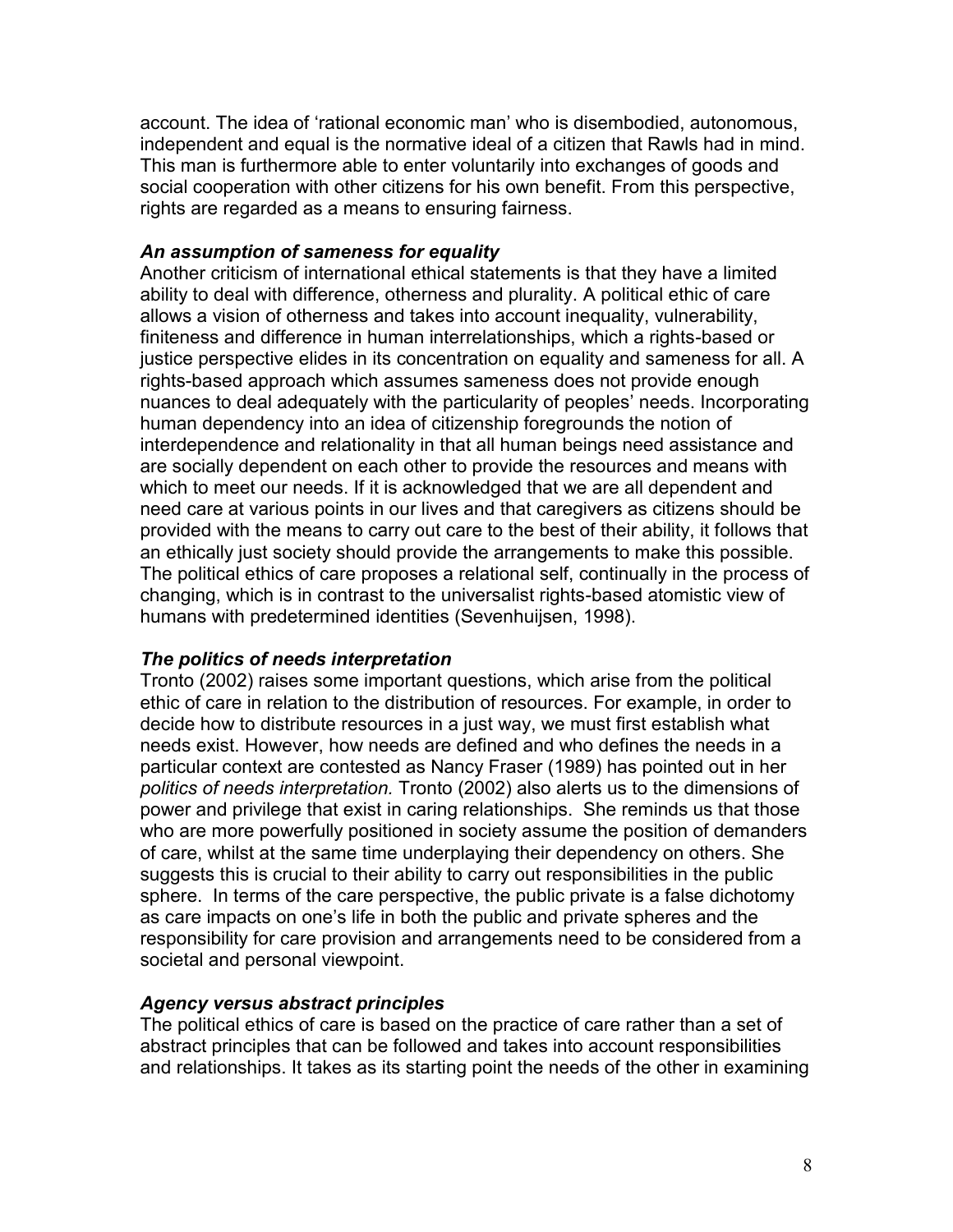what should be done. Rights-based approaches, in contrast, examine the potentialities of citizens rather than their agency in the present (Cockburn, 2005).

### *Particularity versus universality*

What is regarded as adequate care will differ from one context to another. The political ethic of care allows decisions to be made in specific situations rather than applying universal principles. Both the political ethics of care and the human capabilities approach as articulated by economist Amartya Sen (1999) and philosopher Martha Nussbaum (2000) provide the perspective which allows one to ask the question: 'what are actually concrete human beings able to do and to be and what is necessary for human flourishing?' This concrete other is perceived in particular circumstances and within relationships, in contrast with Rawls's (1971) 'generalised other' about whose circumstances and preferences nothing is known (Benhabib,1992). Nussbaum (2000) has identified ten basic human capabilities, without which she maintains that one would not be able to achieve a fully human life. These are: life; bodily health; bodily integrity; senses, imagination and thought; emotions; practical reason; affiliation; other species; play; and control over one's environment.

# *Dialogue and voice versus the impartial view*

The care ethic as developed by Tronto (1993) incorporates attentiveness, responsibility to act on caring needs, competence and responsiveness. Sevenhuijsen (1998; 2003b) has added trust, which has to do with conditions of vulnerability. Good caring practice requires negotiation and dialogue between those giving and receiving care, rather than an abstract, impartial view as required by rights-based approaches. Service users can discuss the sorts of resources and assistance that they would need. The political care ethic draws attention to the voice of both the caregivers and the care receivers and foregrounds the narrative process of needs deliberation. Attentiveness requires listening to what people are saying in words and what they are not saying, as well as paying attention to the particularity of their unique needs (Barnes and Brannelly, 2008, p.387). The ethics of care also involves reflexivity in that the practitioner has to reflect on the caring process, which is a dialogical one.

# **4) Global Ethics for Social Work: Problems and Possibilities**

# **Joan Orme**

My aim is to problematise the notion of a global statement of principles, not to stifle debate but to provide a context for the discussion provided by others. In producing the statement of principles IFSW and IASSW asserted that the intention was not to produce a code of ethics for social work. However there is a danger that once principles are 'agreed' and committed to paper they become powerful. This is particularly the case when the document includes imperatives such as 'social workers should…' and calls upon members of IFSW and IASSW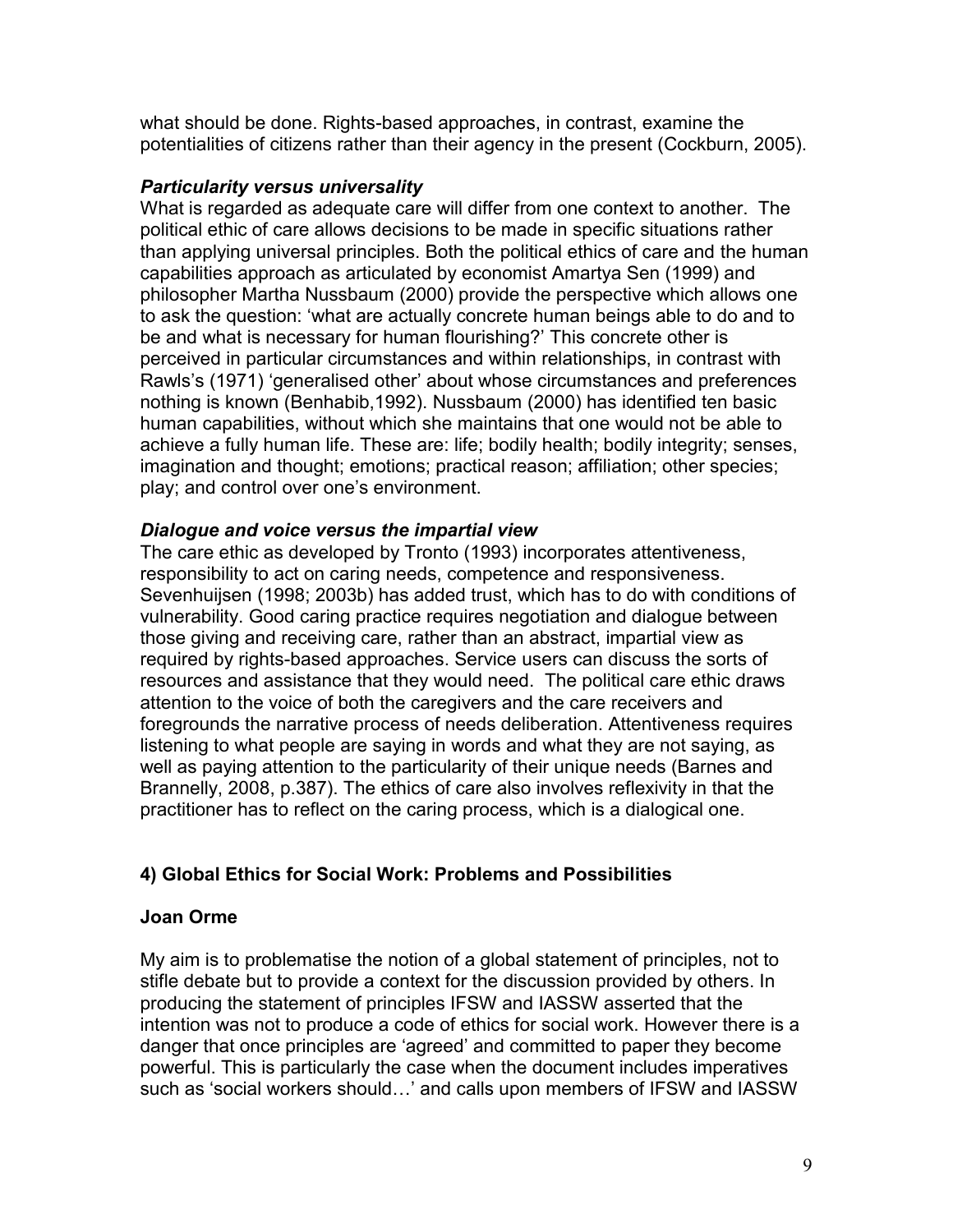to 'regularly update their own codes of ethics or ethical guidelines to be consistent…' (IFSW and IASSW, 2004).

The global context of social work emphasizes the wealth of traditions that require to be addressed in all teaching, research and scholarship. The very notion of principles and codification has its origins in western philosophy and practice. Rather than concentrate on 'consistent' principles or guidelines an international association needs facilitate dialogue between individuals, groups and nations. If documents are to be created they should have the status of a 'temporarily negotiated agreement' to recognize that ethics themselves are constructed in, and contingent upon, social, geographical and historical contexts. This can be problematic when students in particular and practitioners in general have a need for guidance akin to codification. This need is clearly articulated in the case described by Lynn Healy (2007). It is precisely because of what is driving that need that caution is required. As social work educators we should be facilitating what Husband calls 'morally active practitioners' (Husband, 1995) encouraging the 'moral impulse' (Bauman, 1993), the personal capacity to act morally, which arises out of responsibility to the other, and not to an employer, or a regulatory body.

However, current trends indicate that practitioners are under pressure to act consistently and predictably, as has been highlighted by recent work on registration of social workers (Orme and Rennie, 2006). In fact, the IASSW/IFSW statement on *Global Standards for Education and Training of the Social Work Profession* (adopted 2004, published 2005) suggested that the formulation of a code of ethics was a necessary adjunct to registration. However in a comparison of two countries it was identified that codes of conduct or codes of practice rather than codes of ethics accompanied the introduction of registration. This was seen as a defensive process; part of a managerialist approach associated with the technicalisation of the social work profession (Orme and Rennie, 2006). This means that practitioners have little encouragement to reflect on the distinction between what Hugman (2003, p. 1030) has called 'acting well and acting correctly'.

To facilitate and enable practitioners to do this, as educators we have to go beyond teaching moral theories (Gray, 1995), or 'introducing' students to an already formulated set of ethical principles. The complexity of this task has been highlighted by feminist critiques of the concept of care. The ethics of care articulated by Tronto, Sevenhuijsen and others and discussed by Vivienne Bozalek above is a case in point. Students and practitioners often interpret their responsibility to others as an assertion that it is their 'duty' to care for others, without recognizing the nuances of caring that can be incorporated into understandings of 'care' discussed within feminist literature (Orme, 2002).

There is therefore a need to ensure that the nuances and complexities of moral theory and philosophy highlighted in the forum and recorded here become an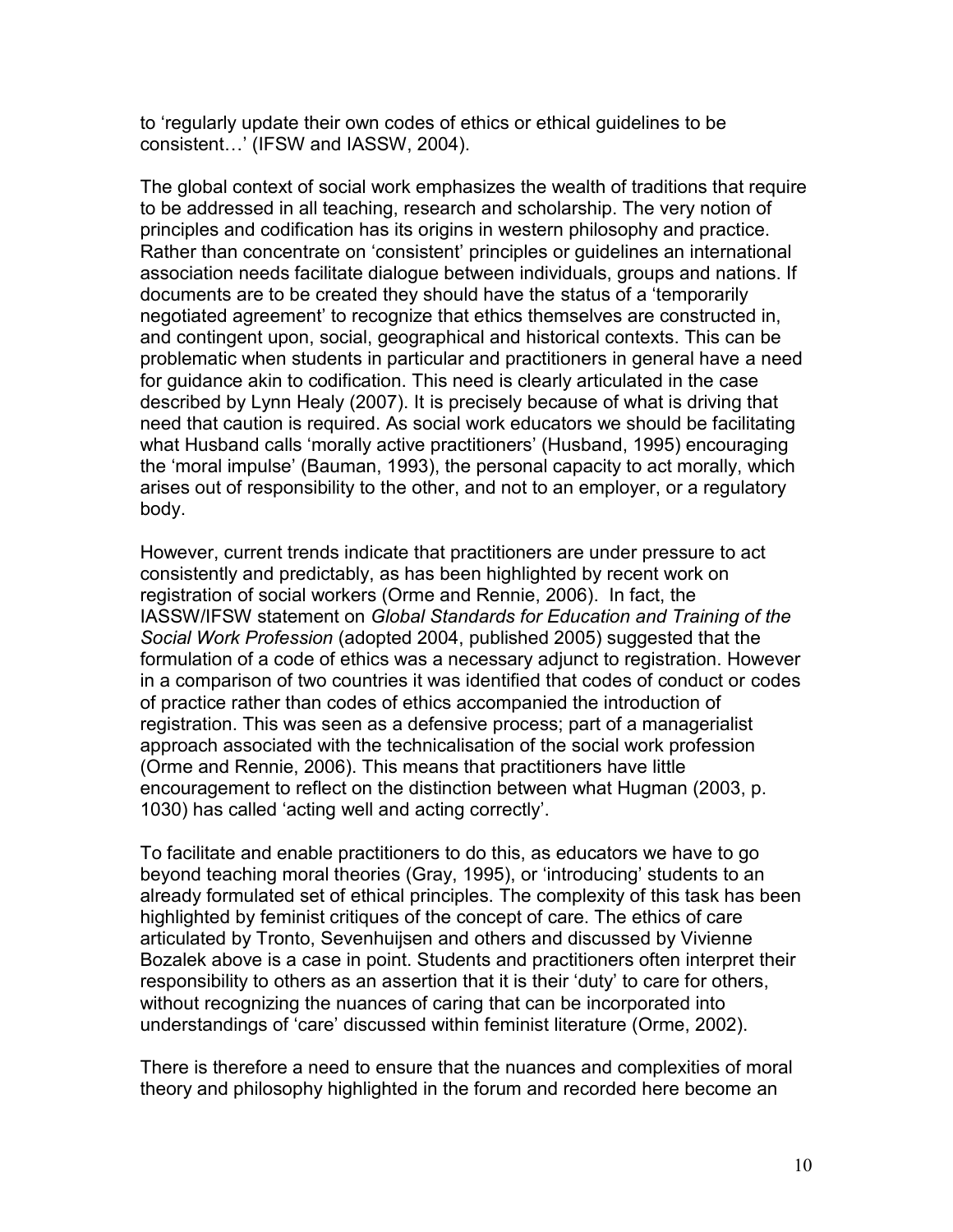integral part of the social work curriculum.<sup>6</sup> Because many subjects compete for space, and learning and education also takes place in practice settings it is imperative that students, and their educators (university teachers and practitioners), recognize that all situations in which social workers intervene are morally contentious and ambiguous and require considered reflection of the theoretical complexities behind the statement rather than a formulaic application of the principles identified.

# **5) Notes from the discussion**

# **Compiled by Joan Orme**

Questions and comments from the floor included the following:

- 1. The importance of language was noted, with a comment made that the discussion centred around certain dualities, including: care versus service; principles versus codes; morality versus ethical consciousness. It was suggested that we need to beware of setting up false dualities.
- 2. When discussing human rights we need to acknowledge who gets afforded the status of a human being, in particular, who gets afforded status to make decisions as a human being. Ethical principles should expand beyond human beings to be meaningful in other cultures that have an affinity with the natural world.
- 3. The discussion tended to frame human rights as an individual issue, but structures also have an impact. Are ethical dilemmas too often individualized, that is, privatized, to individual practices with service users? We need to politicise ethics.
- 4. A comment was made about the fact that social workers who practised under the apartheid regime had a code of ethics. There were also social workers who were part of the liberationist struggle. The question was raised: what part does history play in how we arrive at ethical principles?
- 5. It was suggested that 'ethics' as a topic is larger than human rights. There is a need for focus on particular aspects such as the distinction between negative and positive rights and implications for 'the political'.

 6 In the UK for example the social work qualification became a degree level qualification in 2003.In a recent review (Department of Health, 2008) there is little evidence that moral philosophy is a core part of the curriculum.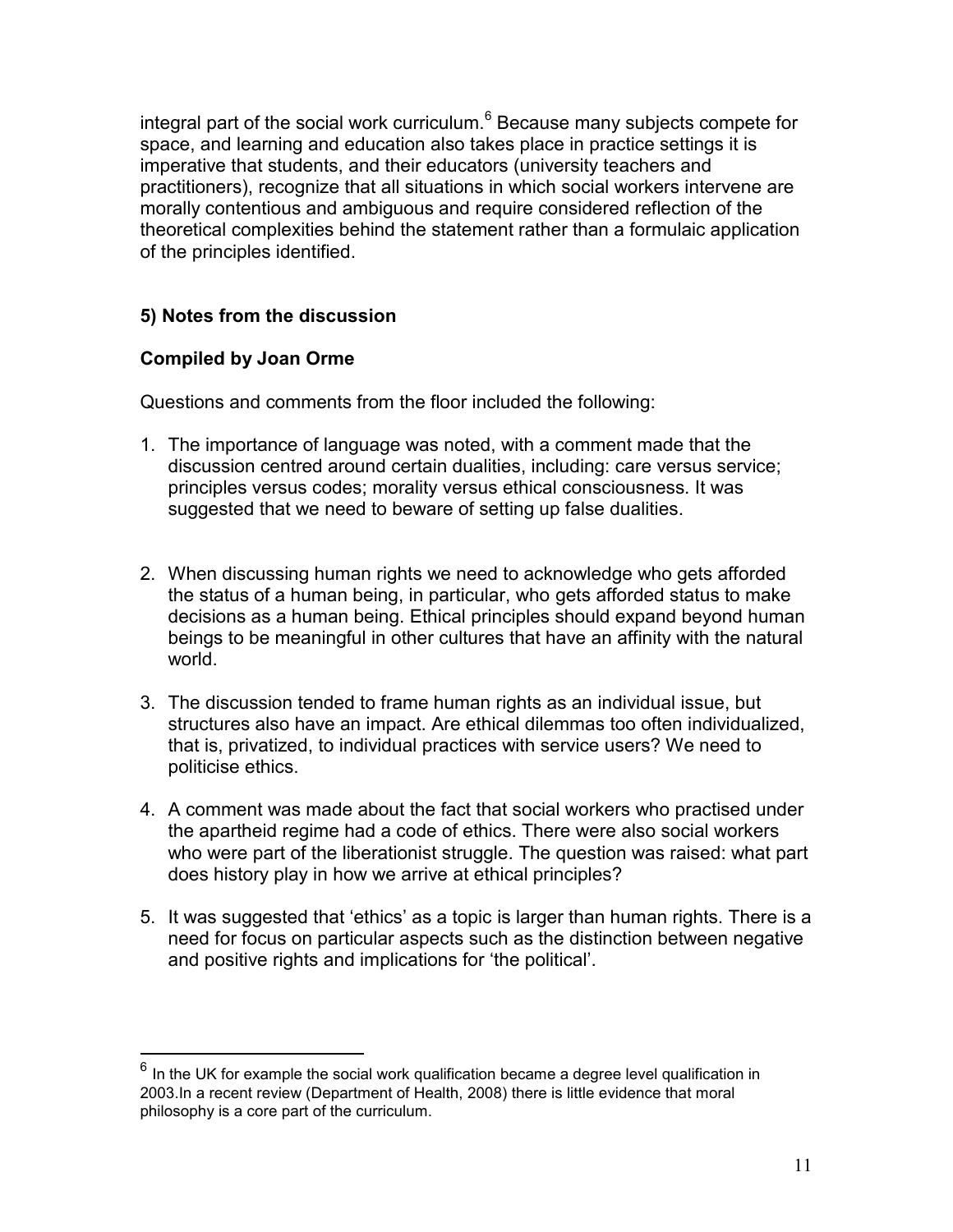- 6. We also need more discussion about the links between social work ethics for and in practice and ethics in social work research. This should address methodological as well as process issues.
- 7. We were reminded that in the African context and in other countries people are deprived of human rights through imprisonment and being held hostage. This creates dilemmas for social workers.
- 8. Social work is increasingly involved in rationing resources. This raises the question of how we deal with this as a profession in terms of ethical principles generally and human rights in particular.

In summing up, the presenters made brief comments as follows:

*Lynne Healy* acknowledged the breadth of the topic of human rights and drew attention to Jim Ife's (2001) work. She mentioned modelling ethical principles through practice including teaching. She also commented that in the USA codes of ethics have helped protect social workers from being asked to be involved in activities that are ethically unacceptable.

*Vivienne Bozalek* commented that the discussion of human rights issues took her to the work of Nancy Fraser (1989, 1997) with its attention to identity issues and notions of participatory parity. In terms of history, she acknowledged that we need to take cognisance of the South African experience under apartheid.

*Richard Hugman* agreed that an historical perspective is vital, acknowledging the work of Bauman (1993) and his use of history, including the experience of the holocaust. In considering the question: 'Why *human* rights?', he replied that the stress on human is because the social work profession is one which attends to people. Social work starts from its concerns for the well being of the human world. No human being is excluded, but ethics is about being human. Nonhuman animals do not have ethics.

*Joan Orme* acknowledged the potential for the setting up of false dualities, highlighting that feminist theorists drawing on Foucault had addressed this. Issues of power in communication are important. She also drew attention to the UK code of ethics for social work research, currently incorporated as part of the British Association of Social Workers' code (BASW, 2002).

# **6) Concluding Comments**

# **Sarah Banks**

The process of putting together these varied and illuminating accounts of the presentations and responses given at the symposium has offered time for further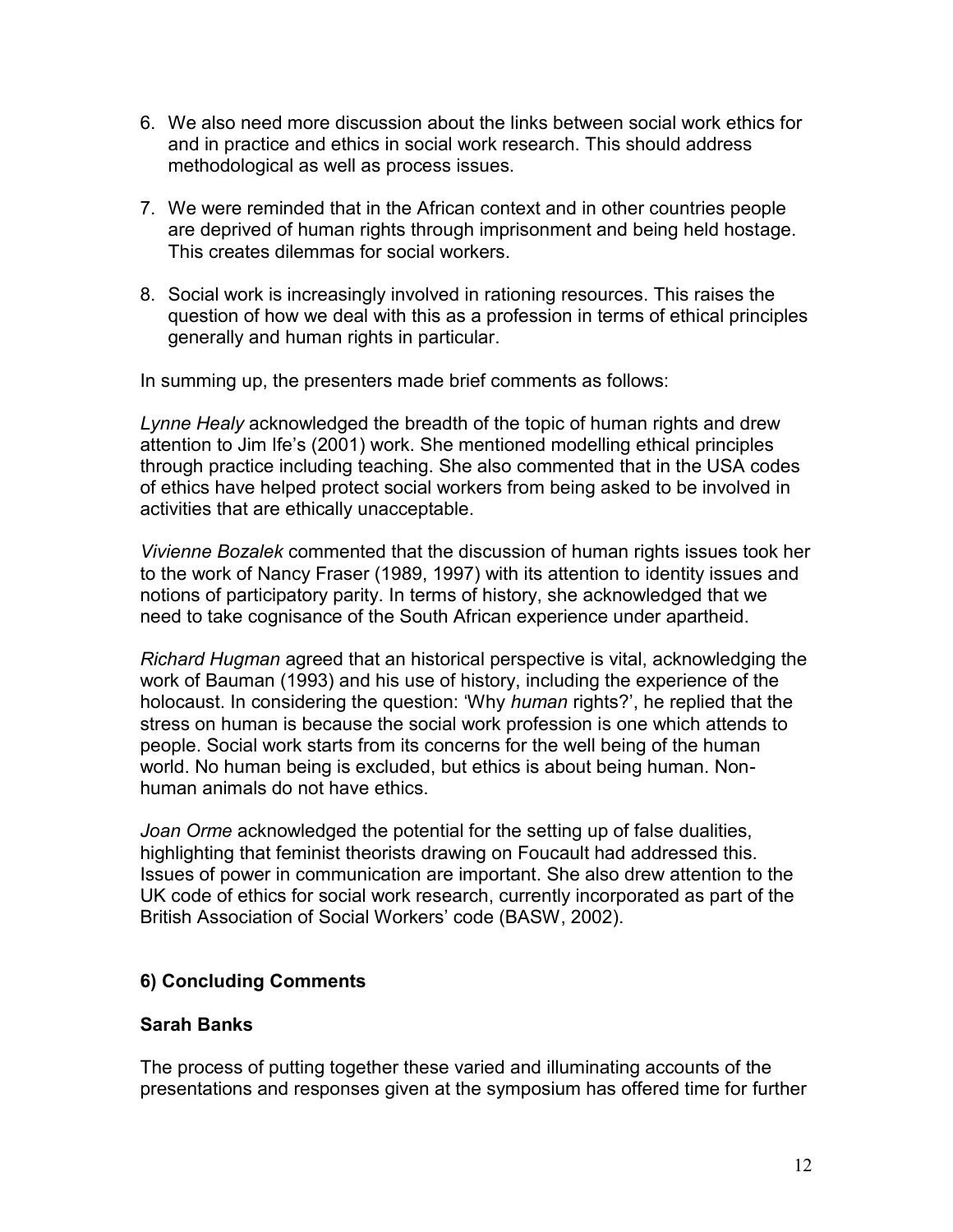reflection on the problems and possibilities of global ethics for social work and the challenges facing those of us involved in drafting and redrafting international ethical statements.

The debates about the language and validity of the international statement on ethics in social work clearly mirror those about the United Nations international declarations and covenants on human rights upon which the IFSW/IASSW statement is based. In striving to be internationally relevant, such statements are inevitably abstract and general. They are deliberately designed to be selfstanding, outside any particular ethical, cultural or religious tradition. In this sense they are often described as 'thin' (Kymlicka, 2007; Walzer, 1994). They need to be interpreted and implemented in specific contexts, within political regimes and in the light of particular ethical, cultural and religious values. Such contexts may be described as 'thick', referring to the local identities, beliefs, values and practices that create, colour and condition people's everyday lives. There is always the problem of transfer and translation from the abstract principles to the particular context. The universal principles need to be 'thin' to be acceptable to all. Yet their very 'thinness' means they are open to wide interpretation. Furthermore, despite the fact that these principles are designed to be framed in a 'thin' universal language, acceptable to all, many critics object that the language and concepts used to frame these international statements are, in fact, based in western liberalism, Christianity or secularism. The emphasis on individual rights and freedoms is expressive of a worldview rooted in western liberal democracies, and thus can be regarded as a continuation of the colonial imposition of the ideas and ways of life of one part of the world on other parts that do not necessarily share these values.

Despite these debates and critiques, the idea of universal declarations and covenants and the language of international human rights have persisted since the Universal Declaration of Human Rights in 1948. Later declarations and covenants (for example, on civil and political rights, on social, economic and cultural rights, and on the rights of the child) have involved greater representation of different countries of the world in their formulation. Whilst they are imperfect documents, and adherence to their principles (however interpreted) is patchy, they clearly play a role in attempts to create a 'world community' and an arena in which debates about minimum standards of right, wrong, good and bad can take place. Interestingly, in recent years, there has been a number of statements on human rights produced that contextualise human rights in particular regions of the world or in particular religions (see, for example, the *Universal Islamic Declaration of Human Rights* (1980) and the *Asian Human Rights Charter* (1998), reproduced in Sullivan and Kymlicka, 2007). These documents are framed in terms of human rights and in the most part embody very similar principles to those of the various United Nations declarations, but have more emphasis on cultural and religious identities. In the case of the Islamic declaration, many of the rights are grounded in Islamic teaching and law. This suggests that the language of human rights has become broadly accepted and is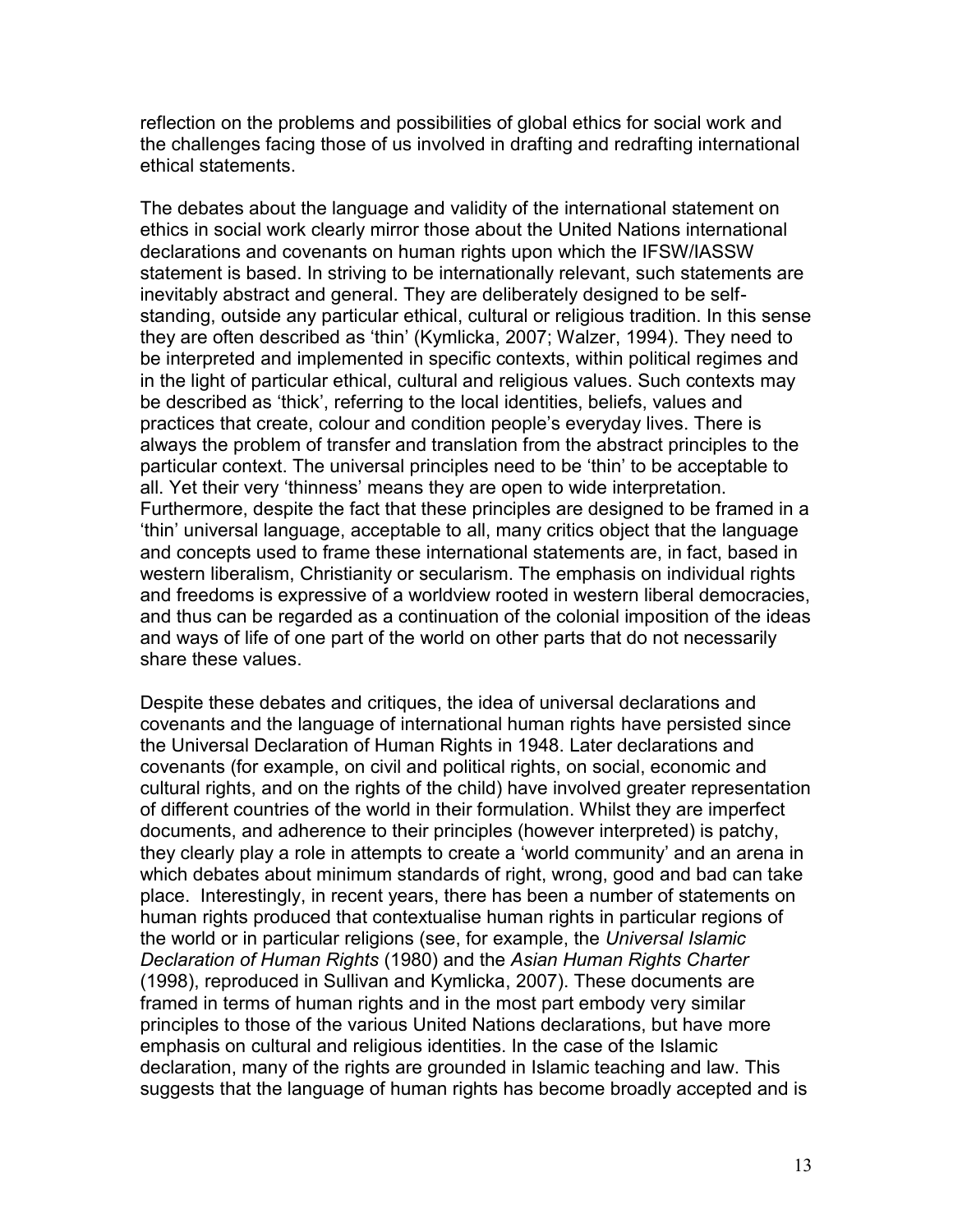regarded as useful, provided we recognise that it is a specially constructed language designed to promote international dialogue on balancing the needs, interests and capabilities of individuals, families, groups and states. The concept of 'international human rights' should not be equated with that of 'individual rights' in western liberal theory.

Kymlicka (2007, p. 4) suggests we should regard global ethics as a two-level phenomenon. On one level it comprises a self-standing international discourse (such as that of human rights) defining a set of minimum standards agreeable to all. At the second level there is a range of ethical traditions each of which has its own account of what is needed over and above human rights. He argues that any coming together at the second level will be the outcome of a slow process of learning and mutual exchange. This suggests the importance of a process of constructive dialogue, and ties with the aims of the 2004 IFSW/IASSW statement, which include promoting ethical reflection and debate and developing ethical awareness. It may seem strange, if the aim is to promote dialogue, that the statement takes the form of a set of principles offering prescriptions for action. However, just as we recognize that there is a special human rights discourse that provides the content of the dialogue, we also need to accept that the form of international ethics documents that has evolved is that of a prescriptive declaration or statement. Neither the content nor the form can be taken literally. Just like the more familiar national codes of professional ethics, the purposes of international ethics statements are not quite what they seem (Banks 2003). In addition to prescribing and guiding action, such documents are also rhetorical, aspirational, educational, dialogue-promoting, provocative, selfcontradictory and, above all, constantly evolving.

In the context of this discussion, social work can also be viewed on two levels. On one level, it is a professional practice necessarily rooted in particular nationstates, cultures, legal and policy frameworks. At another level it is also an international social movement, concerned to work for social justice worldwide. The international statement on ethics embodies both these senses of social work and contributes to dialogue about values, practices and ideals across boundaries. Hopefully the next iteration of the international statement on ethics for social work will reflect more clearly the 'culturally aware universalism' referred to earlier by Lynne Healy, or, to use Appiah's (2007) phrase, the 'rooted cosmopolitanism' that is reflective of the current work of IFSW and IASSW.

#### **References**

- Appiah, K.A. (2007) *Cosmopolitanism: Ethics in a World of Strangers*, Penguin, London.
- Banks, S. (2003) 'From oaths to rulebooks: a critical examination of codes of ethics for the social professions', *European Journal of Social Work*, Vol. 6, no. 2, pp. 133-44.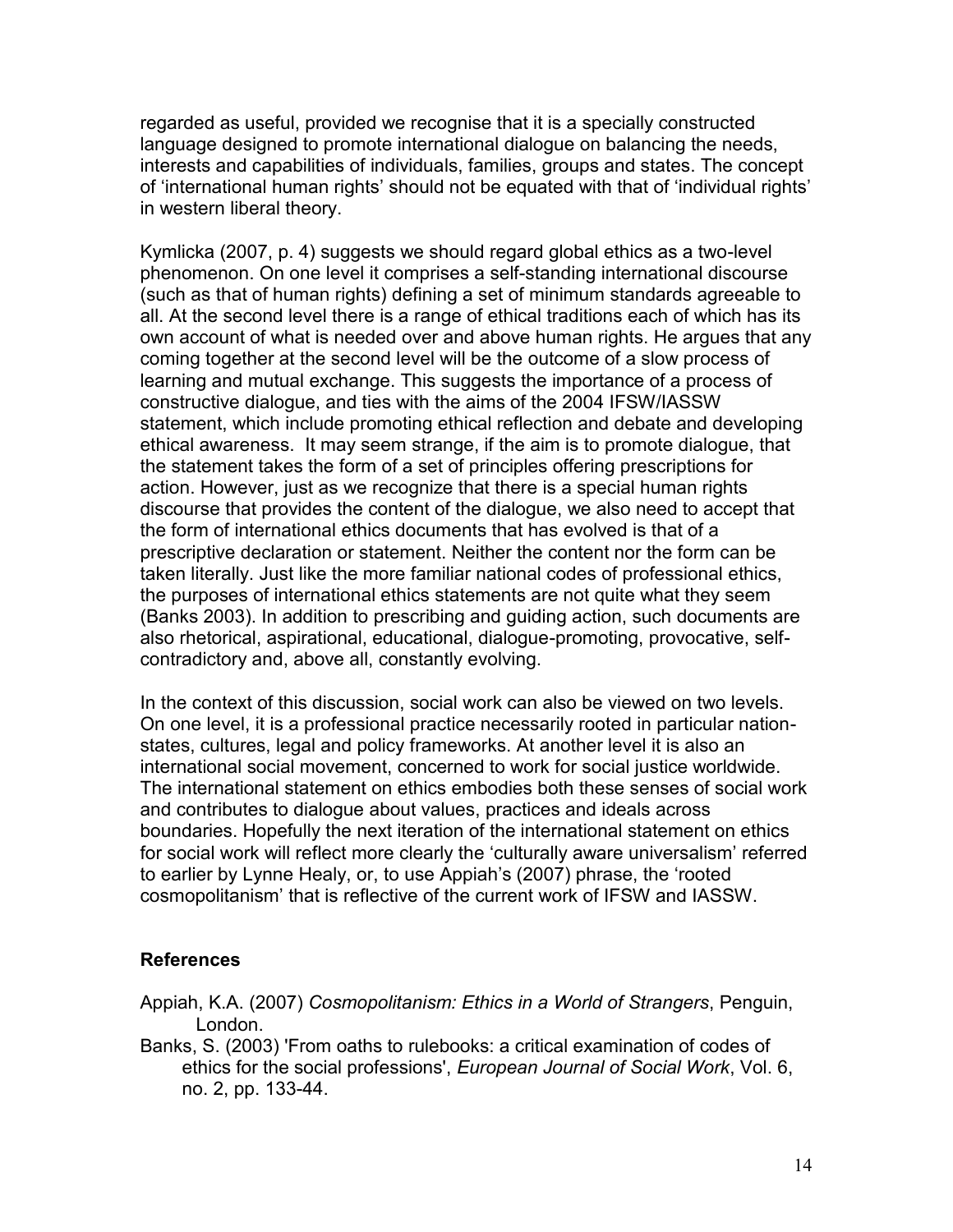Barnes, M. and Brannelly, T. (2008) 'Achieving Care and Social Justice for People with Dementia', *Nursing Ethics*, Vol.15, no. 3, pp.384-395.

Bauman, Z. (1993) *Postmodern Ethics,* Blackwell, Oxford UK and Cambridge, MA.

Benhabib, S.(1992) *Situating the Self: Gender, Community and Postmodernism in Contemporary Ethics,* Polity Press, Cambridge.

- British Association of Social Workers (2002) *The Code of Ethics for Social Work*, Birmingham, BASW.
- Cockburn, T. (2005) 'Children and the Feminist Ethic of Care', *Childhood,* Vol. 12, no. 1, pp.71-89.

Code, L. (1995) *Rhetorical Spaces, Gendered Locations,* Routledge, London.

- Dahlberg, G. and Moss, P. (2005) *Ethics and Politics in Early Childhood Education,* RoutledgeFalmer, London.
- Department of Health (2008) *Evaluation of the new Social Work Degree in England,* Department of Health, London.

Dolgoff, R., Loewenberg, F.M. and Harrington, D. (2005) *Ethical Decisions for Social Work Practice,* Brooks/Cole, Belmont, CA.

Fraser, N. (1989) *Unruly Practices: Power, Discourse and Gender in Contemporary Social Theory,* Polity Press, Oxford.

Fraser, N. (1997) *Justice Interruptus: Critical Reflections on the "Postsocialist" Condition,* Routledge, London.

Fraser, N. (2000) 'Rethinking Recognition', *New Left Review*, Vol.3, pp. 107-120.

Gray, M. (1995) 'The Ethical Implications of Current Theoretical Developments in Social Work' *British Journal of Social Work, Vol.* 25, no. 1, pp. 55-70.

Harrington, D. and Dolgoff, R. (2008) 'Hierarchies of ethical principles for ethical decision-making in social work', *Ethics and Social Welfare,* Vol. 2, no. 2, pp. 183-196.

Healy, L.M. (2007) 'Universalism and relativism in social work ethics', *International Social Work*, Vol. 50, no. 1, pp. 11-26.

Hofstede, G. (1980) 'Motivation, leadership, and organization: Do American theories apply abroad?' *Organizational dynamics,* Vol. 9, no. 1, pp. 42-63.

Hugman, R. (2003) 'Professional Values and Ethics in Social Work: Reconsidering Postmodernism' *British Journal of Social Work, Vol.* 33, no.8, pp.1025-42.

Hugman, R. (2008) 'Ethics in a world of difference', *Ethics & Social Welfare,* Vol. 2, no. 2, pp. 118-132.

Husband, C. (1995) 'The Morally Active Practitioner' in R. Hugman and D. Smith (eds) *Ethical Issues in Social Work,* Routledge, London.

Ife, J. (2001) *Human Rights and Social Work: Towards Rights-based Practice*, Cambridge University Press, Cambridge.

International Association of Schools of Social Work (IASSW) and International Federation of Social Workers (IFSW) (2005) *Global Standards for the Education and Training of the Social Work Profession*, accessed from [www.ifsw.org,](http://www.ifsw.org/) July 2008.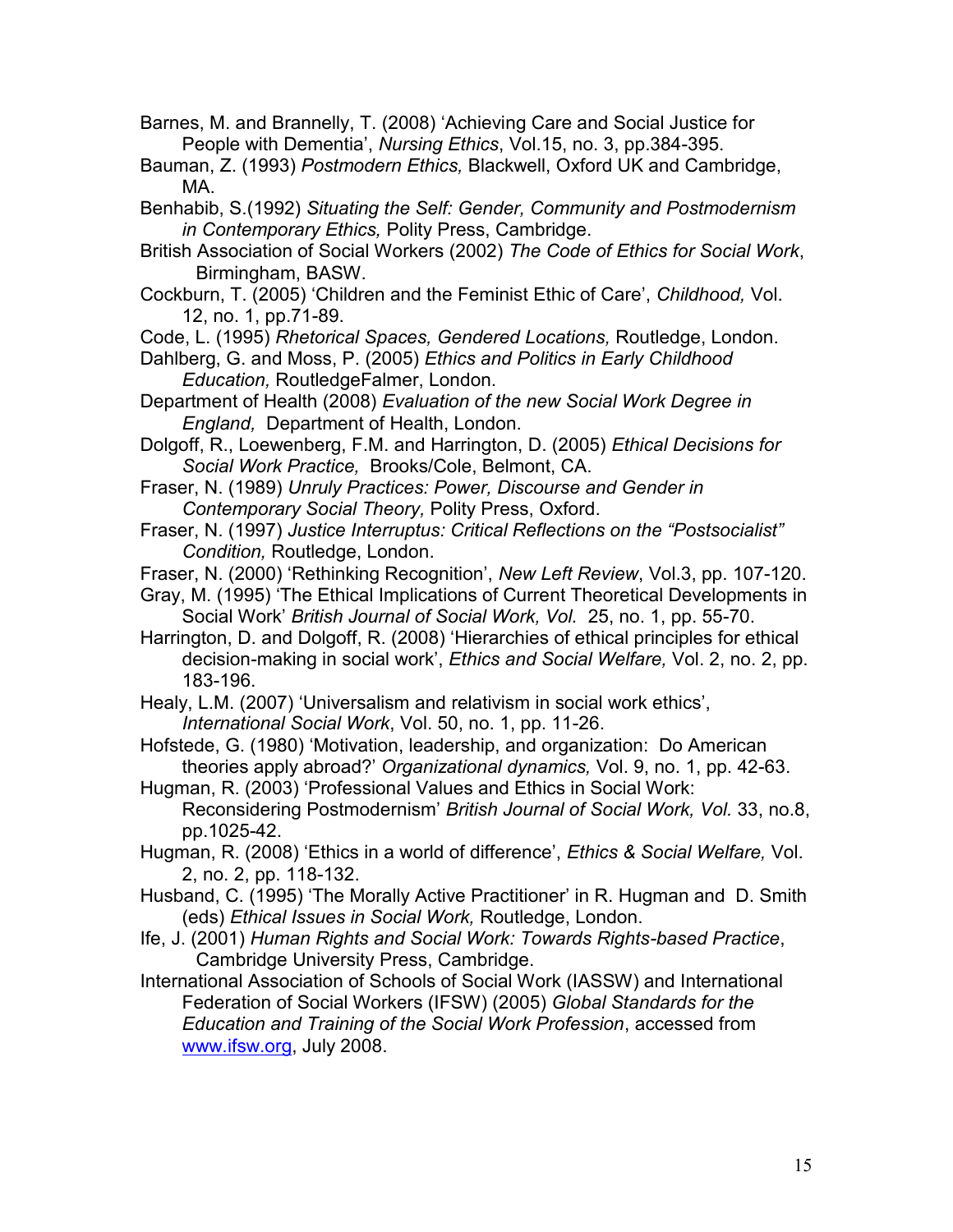International Federation of Social Workers (IFSW) and International Association of Schools of Social Work (IASSW) (2004) *Ethics in Social Work: Statement of Principles,* accessed from [www.ifsw.org,](http://www.ifsw.org/) July 2008.

Kittay, E. F. (2002) 'From Welfare to a Public Ethic of Care', in M. Friedman (ed.) *Women and Citizenship,* Rutgers University Press, New Jersey.

- Kymlicka, W. (2007) 'Introduction: The Globalisation of Ethics', in W. Sullivan and W. Kymlicka (eds), *The Globalisation of Ethics*, Cambridge University Press, Cambridge, pp. 1-16.
- Nussbaum, M.(2000) *Women and Human Development: The Capabilities Approach,* Cambridge University Press*,* Cambridge.
- O'Neill, O.(1996) *Towards Justice and Virtue. A Constructive Account of Practical Reasoning,* Cambridge University Press, Cambridge.
- Orme, J. (2002) 'Social Work: Gender, Care and Justice', *British Journal of Social Work,* Vol. 32, no. 6, pp. 799-814.
- Orme, J. & G. Rennie (2006) 'The role of registration in ensuring ethical practice' *International Social Work,* Vol. 49, no. 3, pp. 333-344.
- Plumwood, V. (1993) *Feminism and the Mastery of Nature,* Routledge, *L*ondon and New York.
- Rawls, J. (1971) *A Theory of Justice,* Belknap Press*,* Cambridge MA.
- Sen, A. K. (1984) *Resources Values and Development,* Blackwell, Oxford.
- Sen, A. K. (1995) 'Gender Inequality and Theories of Justice'. In Martha Nussbaum and Jonathon Glover (eds.) *Women, Culture and Development. A study of human capabilities,* Clarendon Press, Oxford.
- Sen, A. K. (2001) *Development as Freedom,* Oxford University Press, Oxford/New York.
- Sevenhuijsen, S. (1998) *Citizenship and the Ethics of Care. Feminist Considerations on Justice, Morality and Politics,* Routledge, London and New York.
- Sevenhuijsen S. (2003a) 'Principle ethics and the ethic of care: can they go together?', *Social Work/Maatskaplike Werk,* Vol. 39, pp.393–399.
- Sevenhuijsen, S. (2003b) 'The place of care: The relevance of the feminist ethic of care for social policy', *Feminist Theory* Vol.4, pp 179-197.
- Sevenhuijsen, S., Bozalek, V., Gouws, A. and Minnaar-McDonald, M. (2003) 'South African Social Welfare Policy: An Analysis of the Ethic of Care', *Critical Social Policy*, Vol. 23, no. 3, pp 299-321.
- Sevenhuijsen, S.and Svab, A. (eds.) (2003) *Labyrinths of Care: The Relevance of the Ethics of Care Perspective for Social Policy,* Peace Institute, Ljubljana.
- Sullivan, W. and Kymlicka, W. (eds) (2007) *The Globalisation of Ethics*, Cambridge University Press, Cambridge.
- Tronto, J. (1993) *Moral Boundaries: A Political Argument for an Ethic of Care,* Routledge, New York and London.
- Tronto, J. (2002) 'Who Cares? Public and Private Caring and the Rethinking of Citizenship', in M.Friedman (ed.) *Women and Citizenship,* Rutgers University Press, New Jersey.